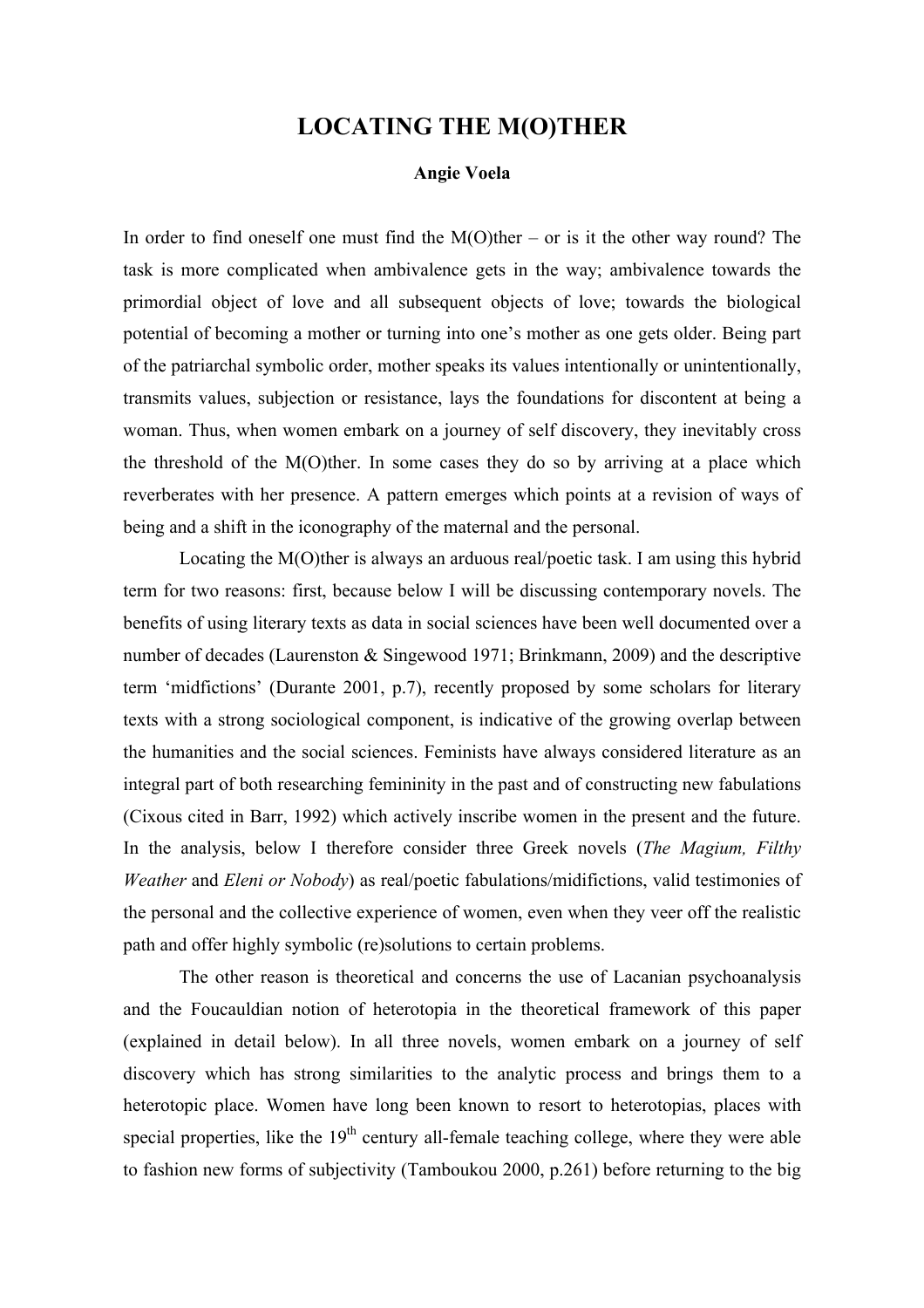world. In *Different Spaces* (2000, p.180), Foucault considers heterotopias to be actual places or emplacement 'with the curious property of being connected to all other emplacements, but in such a way that they suspend, neutralise, or reverse the set of relations that are designated, reflected or represented [reflechis] by them' (2000, p.178). Hetherington considers heterotopias as places of hopeful anticipation with emphasis on *process* and *ordering* instead of *order* (1997, p.7). Further, these are places which juxtapose things that are normally seen as not going together (1997, p.9). Thus, what is being signified 'cannot be easily attached to a referent' (ibid). In *The Order of Things* (2006, p.xix) however, Foucault employs the same term to refer to the linguistic experience of transgression and going beyond representation, thus making room for a literary conception of space.

The cases I examine in this paper concern emerging contemporary heterotopias which have strong maternal characteristics. They are both actual places *in* which women contemplate the complexities of their maternal attachments, and literary places *with* which women express the shifts and changes in the maternal iconography and the representation of femininity. In the same context, by using Psychoanalysis and terms like 'symptom', 'fantasy' and 'shedding to baggage of the unconscious', I do not wish to emphasise the achievement of 'closure' or 'arrival at the end' but to draw attention to how the resignification of the mother in terms of space inaugurates a new phase in personal and collective feminine politics. 'To locate', in that sense, does not mean to pin-point or dissolve but to assign something its proper (poetic) place.

Below I proceed by giving a brief account of the three novels. Subsequently, I discuss how the Foucauldian heterotopia and Lacanian analysis converge in the realm of theory. This is illustrated with examples from the three novels and followed by a discussion-interpretation of the Greek paradigm. Beyond the local concern, however, I draw attention to the wider significance of the maternal locus, arguing that its emergence is not the accidental by-product of a specific contemporary culture but a deliberate gesture carving a space of alternative ordering, a 'critical site' with the potential of accommodating the permanent and fruitful problematisation of ordinary life.

The three novels I discuss are *The Magium* by Dimitra Kolliakou (1999), *Filthy Weather* by Amanda Michalopoulou (2001) and *Eleni or Nobody* by Rhea Galanaki  $(1998)^1$ . The first two are autobiographical fictions set in the present. *The Magium* is a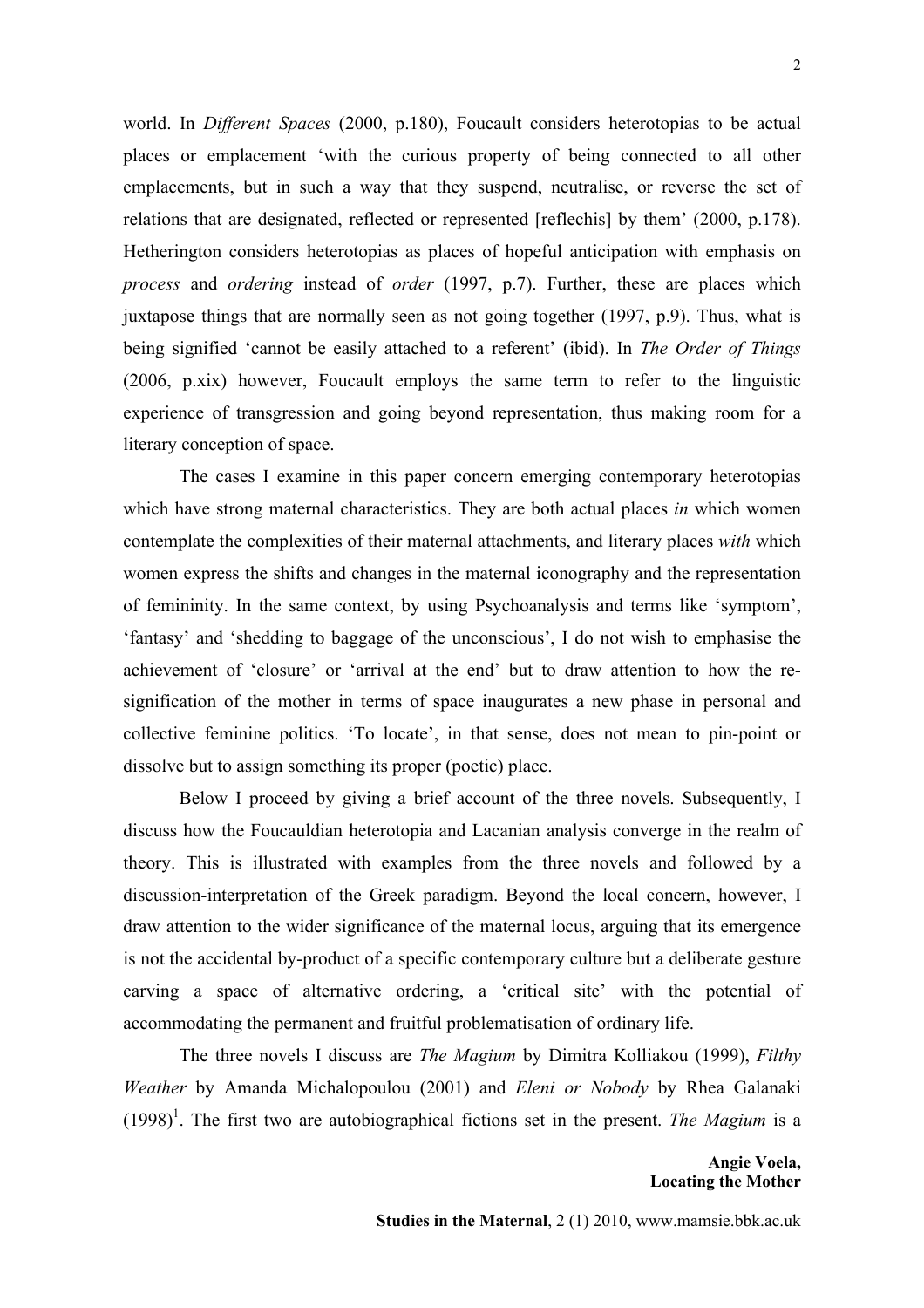young woman's re-examination of life after the death of her mother. The story begins a few months before the event, when Marina falls in love with the Israeli Sharon who wants to commit to a long-term relationship. Marina has her reservations. She travels to Athens frequently to visit her terminally ill mother, then moves to Holland for a postdoctoral placement, then returns to England for a while and later decides to join Sharon in Israel. As part of her attempt to come to terms with the profound changes in her life, the heroine sets out to re-discover 'the Magium' of her childhood, an imaginary locus of female omnipotence associated with the mother.

*Filthy Weather* highlights the fragility of human relations and the ambivalence towards the maternal. The action takes place in a small holiday island where Victoria, the heroine, arrives with her boyfriend, a successful novelist whom he admires. Key to the unfolding of events is a relatively inaccessible beach with a derelict house. Victoria becomes increasingly obsessed with the house and its former mysterious and now dead owner, 'the Frenchwoman'. The house will become the scene of sexual encounters, emotional upheavals, enlightenment and, eventually, Victoria's exile and the deciphering of the Frenchwoman's life.

*Eleni or Nobody*<sup>2</sup> is the fictional biography of the  $19<sup>th</sup>$  century painter Eleni Boukoura-Altamoura, a woman about whom little is actually known. The factual information includes the following; Eleni was born in the small island of Spetses. In her early twenties she travelled to Naples dressed as a man, and studied painting in the same guise. Later, and in love with fellow painter Saberio Altamura, she resumed the feminine dress. When their short-lived marriage ended, she returned to Athens with her children and eventually withdrew to Spetses. Galanaki imagines Eleni speaking from the ancestral home in Spetses, re-examining femininity, maternity, returning home and assigning meaning to one's life.

Bosteels sets the scene for the convergence of Foucault and Lacan when discussing the function of non-places in post-structuralist thought. He argues that non-places arise when we need to think 'the haphazard nature of an event without losing track of its structural overdetermination' (Bosteels 2003, p.120). In Foucault the non-place – for which the term 'heterotopia' is used as a free variant – is the place of articulation between continuity and rupture or history and novelty, a place from which one – Foucault included – can speak critically (2003, p.124). Further, it is the gap (non-place) in which the new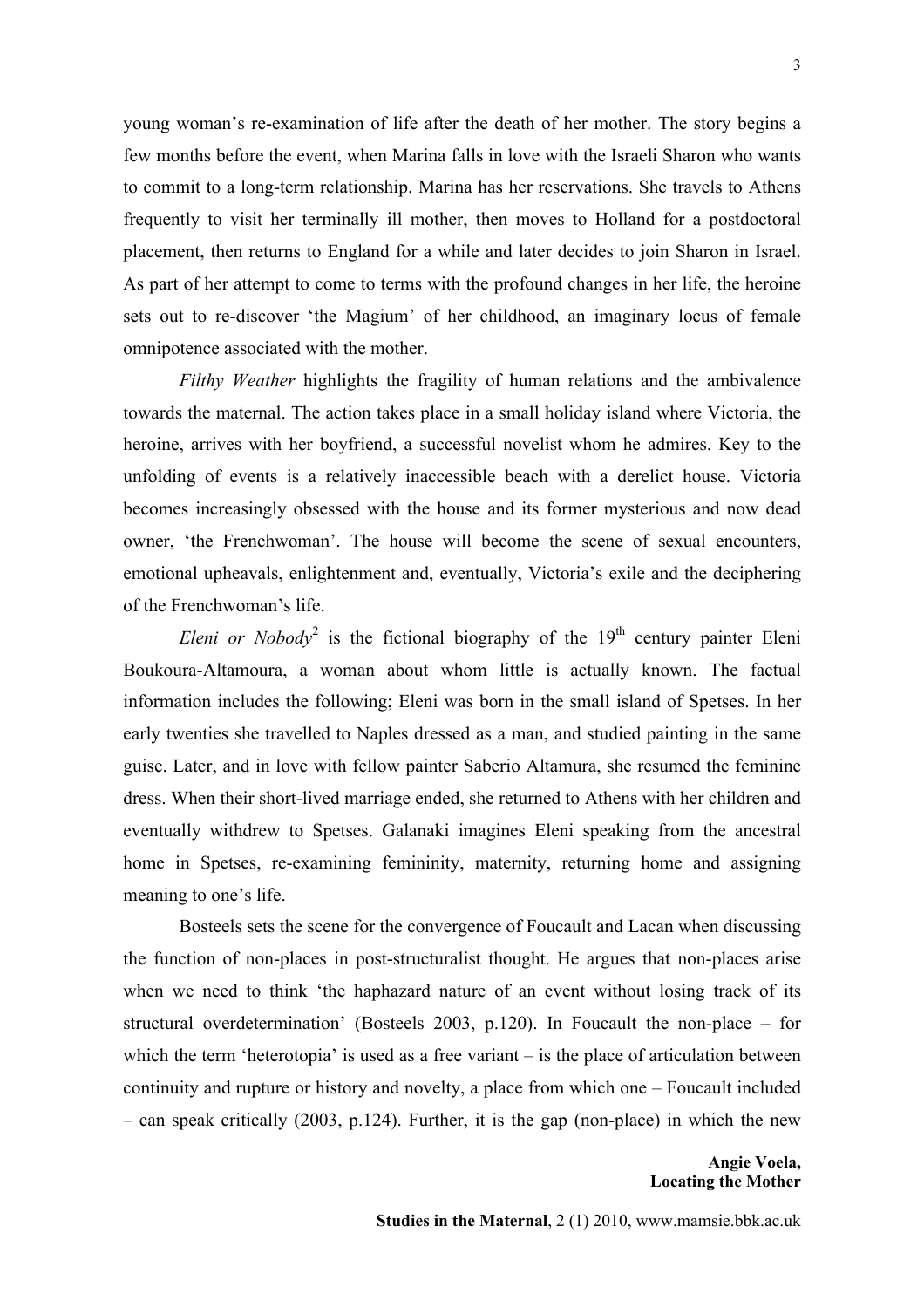and the unheard-of may arise (Bosteels 2003, p.123). In psychoanalysis, the non-place is closely associated with the experience of analysis as the site in which something new and as yet unrepresented but already structurally overdetermined may arise. For this claim, Bosteels draws on Miller who, faithful to Lacanian doctrine, dispenses with the conscious subject in favour of what awaits to emerge in language (Bosteels 2003, p.129).

For Žižek, what awaits to emerge in language is both the interpretation of a symptom and a fantasy, the subject's special mode of attachment to the socio-symbolic Other. Symptoms are to be interpreted, notes Žižek, fundamental fantasies are to be (re)constructed (Žižek 1997, p.36). Both, in my view, are necessary for gaining a better understanding of the exploration of the feminine and the maternal in heterotopic spaces. Žižek is interested in cases where the Other is seen as depriving the subject of a jouissance (enjoyment) rightfully belonging to her (Žižek 1997, p.33, 35). Liberation from such a false dependence comes when the subject finally shutters the myth of the Other as 'the one who pulls the strings' (Žižek 1992, p.40). Without the Other, notes Verhaeghe, one is left with a 'being' which is 'infinity as such' (2001, p.103).

Glynos and Stavrakakis employ the distinction between the ideological subject and the ethical subject to mark the difference between the two modes of engagement with the socio-symbolic Other: 'insofar as the subject's relation to social norms is mediated in a phallic mode, we understand this subject as an ideological subject; and insofar as the subject engages by means of a non-phallic enjoyment, we can qualify it, following Lacan, as an ethical subject' (2008, p. 265). Indeed, a feminist concern should be the subjective experience which eventually gives rise to the possibility of a non-phallic engagement and an ethical existence *within* the socio-symbolic domain. But for some women, I argue, the ethical starts elsewhere, in a heterotopic place. Thus, heterotopia/analysis is the locus of the speaking subject's liberation from her symptoms and the traversal of the fantasy, or the point at which one *sheds the baggage of the unconscious* in one symbolic gesture (Zupančič 2000, p.61). Speaking from the heterotopic-analytic place, a woman who gives a critical account of her life examines her own narrative constructions. This is not a matter of telling yet another story but of making sense of what lies outside the traditional phallic mode of being: admiration for the male, imitation, copying his manners and clothes, abiding by his desire or simply disavowing castration. It is also a chance of going beyond the M(O)ther as representative of the Paternal/Patriarchal order.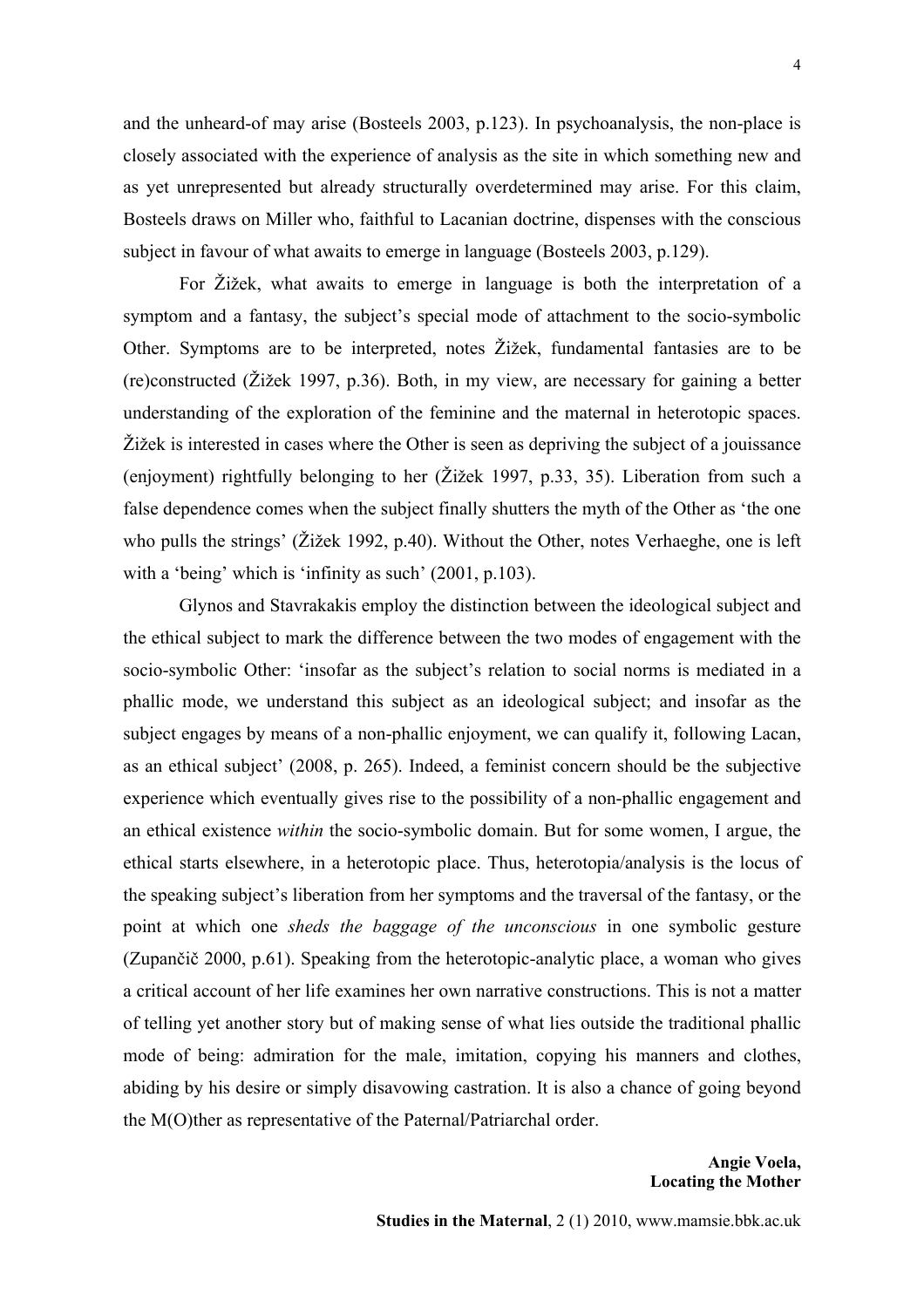Below I illustrate the re-examination of life in the maternal/heterotopic space. I present a selection of ways of being, symptoms and fantasies, that are indicative of gender discontent and ambivalence. I focus on their aggressive nature and note that they appear to 'erupt' – like overdetermined traumatic events – and disturb an 'unsuspecting' female subject.

All three women embark on the journey to self-discovery with a desire for a nostalgic break with contemporary time. Foucault notes that heterotopias are usually 'connected with temporal discontinuities (heterochronias)' (2000, p.182). Thus Marina longs for the childhood 'Magium' once located in the spiral core of a transparent marble. In *Filthy Weather*, the Frenchwoman's house is a relic of the seventies, complete with a full wardrobe, old newspaper clippings and expired tinned food. In *Eleni or Nobody*, the house in Spetses is isolated from the world. From there Eleni is free to denounce her maiden and marital surnames (Boukoura and Altamoura), and revert to using an old family surname (Krysini) which had been obsolete for generations (Michalopoulou, 1998, p.169). The confusion of names and roles extends to her relationship with her maid, an old woman who often tells her mistress what to do rather than taking orders from her. Further, Eleni now prefers living with the vivid memories of the dead, given to the peculiar temporality of their visits.

In *The Magium*, nostalgia chimes with the postmodern condition of homelessness (Chambers 1994) or, as Kristeva notes, with the impossibility to return from exile (1991, p.43). This meaningless 'return' seduces the woman but as it is a journey backwards in place and time, it can only produce repressed horrors rather than comfort. Marina remembers the advent of heterosexuality and the defensive splitting of the ego (Freud 1991) as a traumatic order given by a ferocious 'M(O)ther' which is the mouthpiece of the patriarchal status quo:

The 'Other' is an imaginary being… which first appeared to Marina one night as she was trying to talk to 'Herself'… The 'Other' decreed that from then on she [Marina] would not be called 'Herself' but would be known by different names – according to the occasion; misleading names would dominate her days and works; she would, for instance, be known as Ariadne to her lover and appear in front of him dressed in a jumper whose yarn he could unravel in order for him to undress her (p.88).

In *Filthy Weather*, the heterotopic villa is where incompatible elements come together: maternal longing, sexual discontent and violence. Stranded due to an outbreak of

> **Angie Voela, Locating the Mother**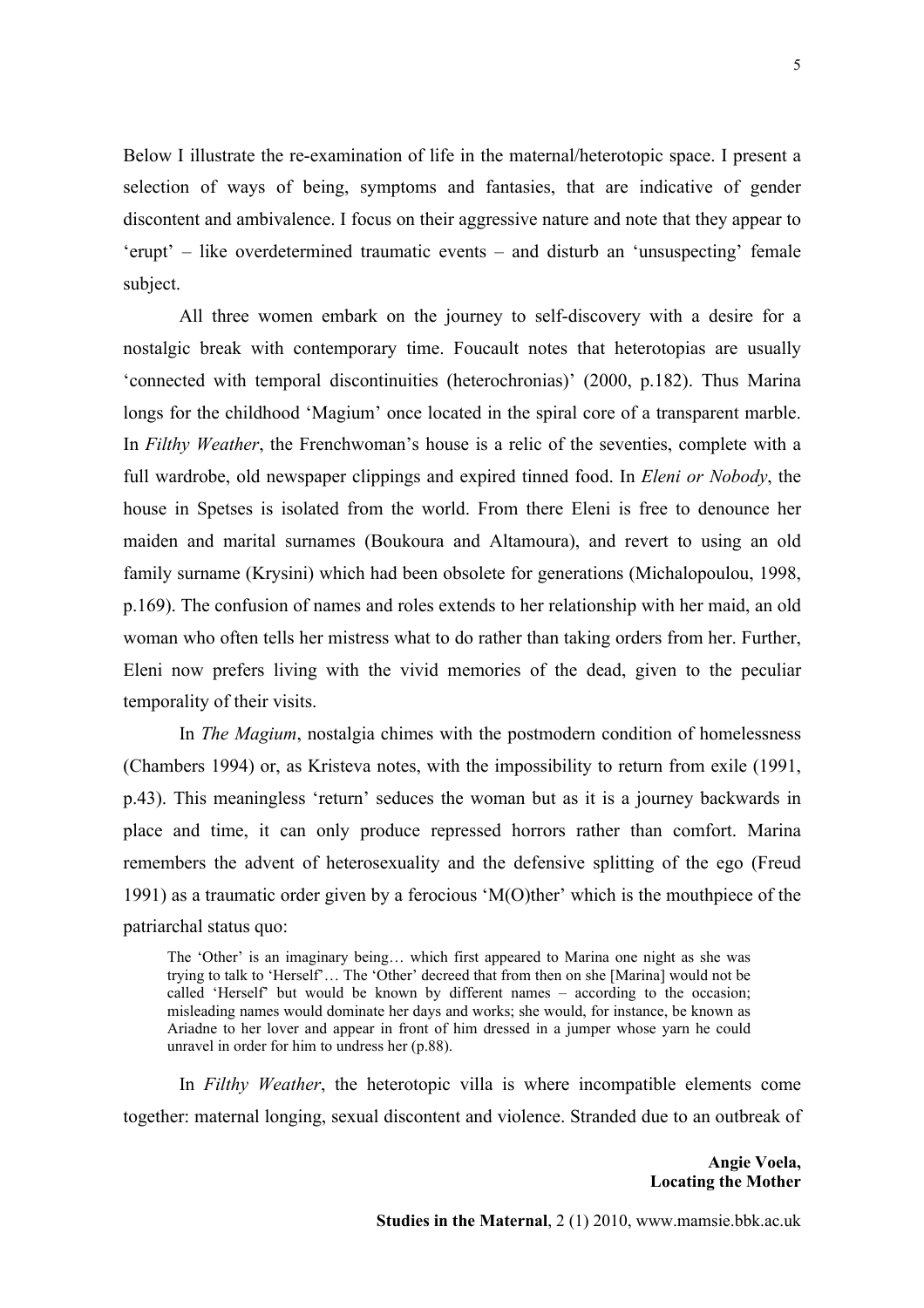bad weather, Victoria, her boyfriend and two other women embark on a sexual act which she finds bizarre rather than pleasurable. She visualises it like a surrealistic collage of incongruous body parts that do not amount to whole bodies. The fragmentation of bodies is succeeded by a desire for peace akin to a desire to return to the prelingusitic maternal chora. Victoria observes one of the women, Zoë, who lies self-absorbed by the fireplace. She thinks: 'her prelinguistic self had prevailed. I knew. I, too, was like that' (p.325). The lull is disrupted by an act of homicide. Startled by strange noises in the house, the four friends corner a 'creature' on the top floor from where it falls to its death from a window. The following morning they realise that it was an old man, the Frenchwoman's partner, who lived there as a recluse. Kristeva summarises the dizzying effects of not having dealt with the phallus properly: 'death breaks into the peace one thought one had taken in' (1987, p.81).

In all three novels, the heterotopic  $M(O)$ ther place emerges not as a safe haven from the problems of identity and gender, but as the only locus in which they must now be addressed. Adhering to the patriarchal (phallic) order, the woman merely repeats the internal dilemmas which gave rise to conflict in the first place. She struggles with the either/or of heterosexuality, of 'being' or 'having' the phallus and the maternal as *either* an enveloping womb (space) *or* a persecuting agent. My point is that it is the very incompatibility of these emplacements rather than their happy resolution that holds the key to the settlement of the maternal and the feminine.

When Marina reaches the Magium, $3$  she finds it to be an upside-down theatre in which an all-female cast performs, headed by a female lead-actor called Saskia. Mother is among them. She walks on stage, speaks a few platitudes and leaves. No enlightenment occurs. The name Saskia becomes more significant than the pursuit of the mother; it duplicates the name of a male psychotherapist whom Marina had once consulted in an effort to 'put her pieces back together' after the death of her mother. She has only contempt for him and his overrated expertise. Yet the homonymy between Saskia, the male subject of knowledge and power, and Saskia, the female/maternal actor, becomes Kolliakou's solutions to the problems of representation, signification and desire. It assigns all things paternal and maternal an equiprimordiality of origin (Shepherdson 1995) which preserves their distinctness but refuses to locate them in a hierarchy of (patriarchal) power.

> **Angie Voela, Locating the Mother**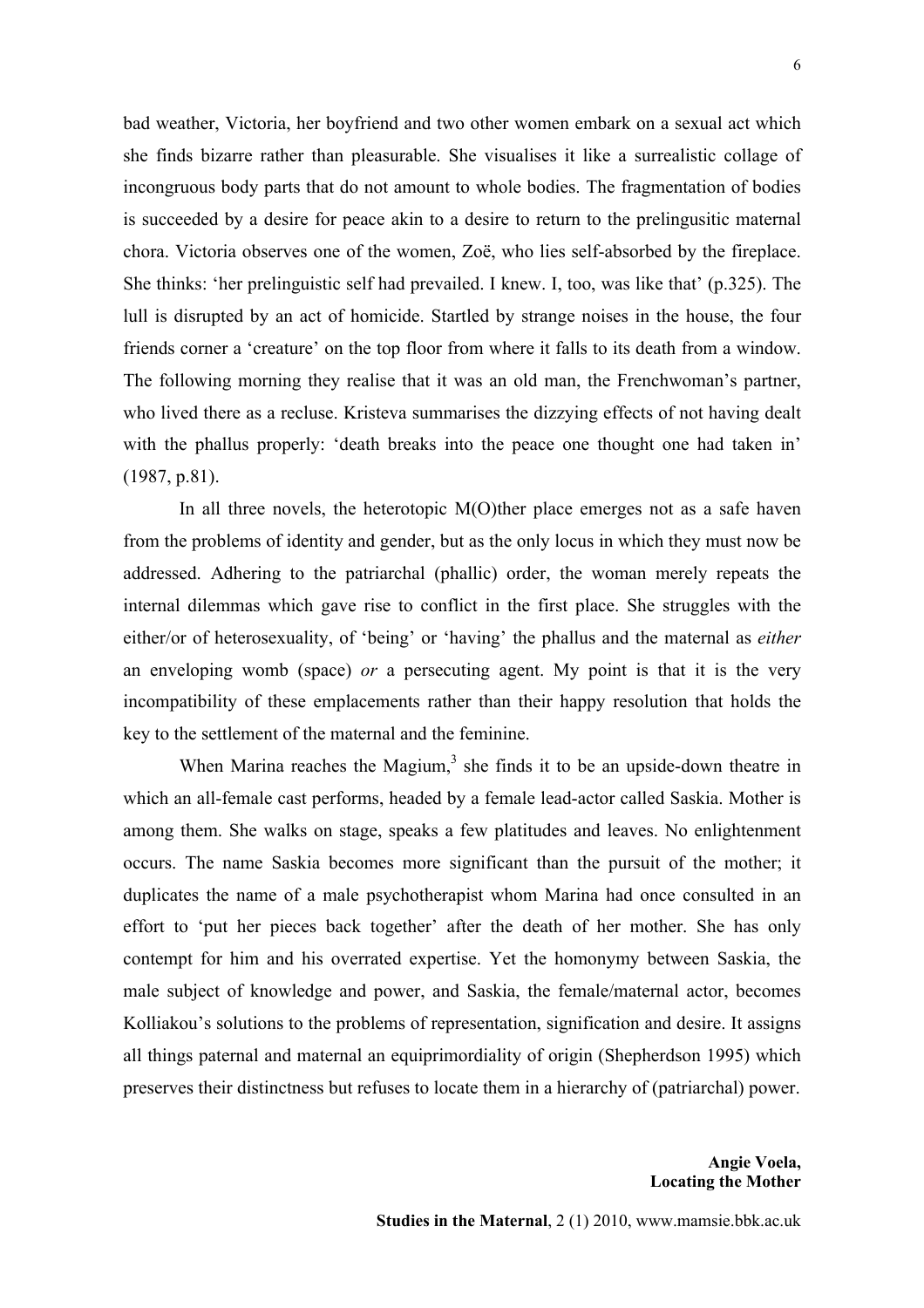A similar route is chosen by Michalopoulou: when Victoria is found out to have stolen diaries and notebooks from the other holiday makers – only borrowed for inspiration, she claims – she heads for the Frenchwoman's house, where she makes it her mission to find out more about that mysterious woman's life. Eventually, she pieces her story together, including the curious homonymy of the Frenchwoman's name, 'Jeanne', with her partner's name, 'Jean'. Victoria buries her notebooks in the heterotopic beach and with them her desire to imitate her writer boyfriend. She only keeps a picture of Jeanne and Jean as a memento of the adventure.

Eleni settles her past with a reconciliation and a sacrifice. First, she reconciles herself with the once loathsome female sex: 'I was a coward three times over because I was afraid of the placidity of the ancient female world and tried to hurt it with my pencils and my brushes, with rationalisation and knowledge, with a seductive life dressed in men's clothes' (Galanaki, 1998, p.182).

Then, after finding herself too obsessed with her own ambitions, she gathers all her paintings in the yard and sets them on fire (1998, p.182). The sacrifice of the paintings annuls the past and leaves Eleni free from the baggage of the unconscious. It would not be exaggerated to say that Eleni becomes an inhabitant of heterotopia there and then; neither a man nor a woman, painter or mother by the standards of conventional signification, but an empty signifier (nobody) which sums up the suspension of problematic binary oppositions.

In this final section, I want to argue that the heterotopic maternal place may be a permanent critical site for women. My first observation concerns the tactics of choosing homonymy (Saskia and Saskia, Jeanne and Jean) over binary opposites. *Homonymy*, which evokes similarity, allows for a different *order-ing* (Hetherington 1997), for incompatible emplacements (such as mother as locus and agent, love and hatred, heterosexuality and homosexuality, omnipotence and weakness) to exist side by side. It does not constitute an attempt to evade the phallus or disavow castration, but brings to the fore a kind of non-place of classification which – to echo Foucault – challenges the dominant order of things.

The new ordering dispenses with the desire to go back to one's roots or origins, and concerns the present. For that reason, the return to the M(O)ther is always a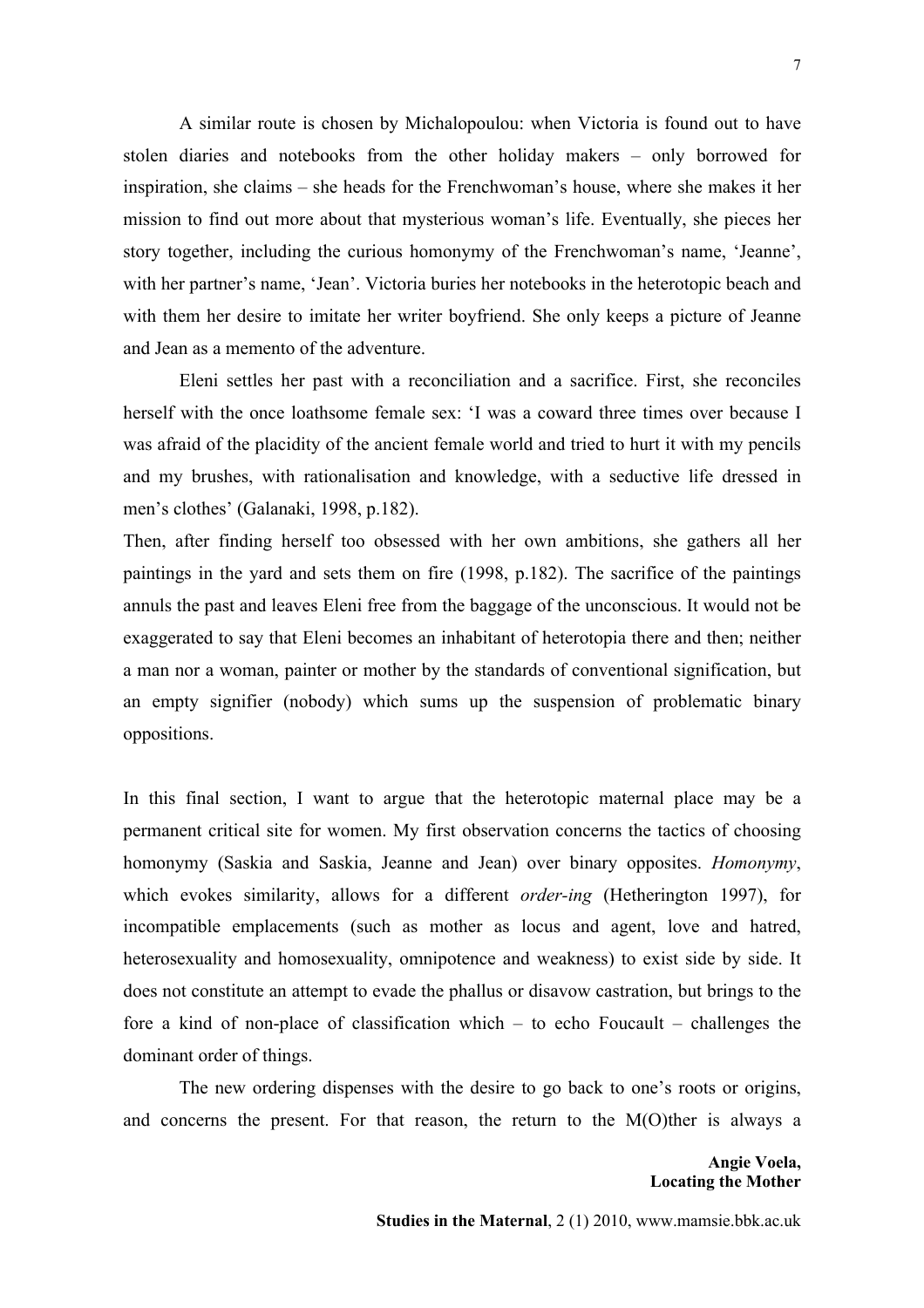disappointment or failure. Women are, to borrow Shepherdson's expression, like the genealogist who attempts to rewrite the past, 'producing a **shift** in the symbolic structure of the narrative that brought us to the point where we are now' (1995, p.5). Shepherdson draws a parallel with Freud at this point. Freud, he notes, has this shift and the emphasis on the present in mind when he discusses the **symptom** and its dissolution**.** He aims at altering the structure here and now rather than getting the patient to remember (1995, p.5). Echoing Freud, Žižek also assigns particular significance to the historical break effected in the present, 'the **shift** in the very grid which enables us to measure losses and gains' (1997, p.13). This reassessment is, in my view, central to the contemporary shift of women's attitudes. It is accomplished in and represented by a space in which the horrors of unresolved tensions turn into a place with-in which they ground their difference.

Resulting from both the traversal of fantasies and symptoms and the departure from conventional hierarchical order, this place has the potential to become a permanent ethical and universally valid locus for an ethical feminine subject. It inaugurates a critical attitude towards the world and oneself by means of a transgressive (Foucault) or 'traversarial' (Žižek) order*ing*. From a psychoanalytic perspective, this locus spells out a difficult task for women; in order to be able to speak critically, to be an ethical subject by always examining oneself critically as Foucault would suggest, one must always inhabit a non-place, the alternative to the phallic symbolic order, to imaginary identifications and even to the elusive Real. This place, which holds together the orders of the Symbolic, the Imaginary and the Real in their relative incompatibility, must operate like a sinthome (Evans 1996, p.189), the 'fourth order' which holds the other three together and allows one to live by providing 'a unique organisation of jouissance' (Evans 1996, p.189).

By grounding (ethical) femininity in the heterotopic realm, a new iconography emerges. It is best captured by Eleni the artist, who finally sums up her life in the following words: '[I could have spoken] not about everything, since 'everything' does not exist, but about *the ripples* I caused when I, the ephemeral stone, fell into the water' (1998:199, emphasis added). The ripples as continuously expanding concentric circles is a far more life-affirmative articulation of one's life than 'nobody', as well as a visual alternative to the homonymy preferred by the younger generation. All three chime with the infinity Verhaeghe associates with the traversal of the Other (2001, p.229) and contribute to the revision of what Cornell calls the traumatic heterosexual imaginary (2007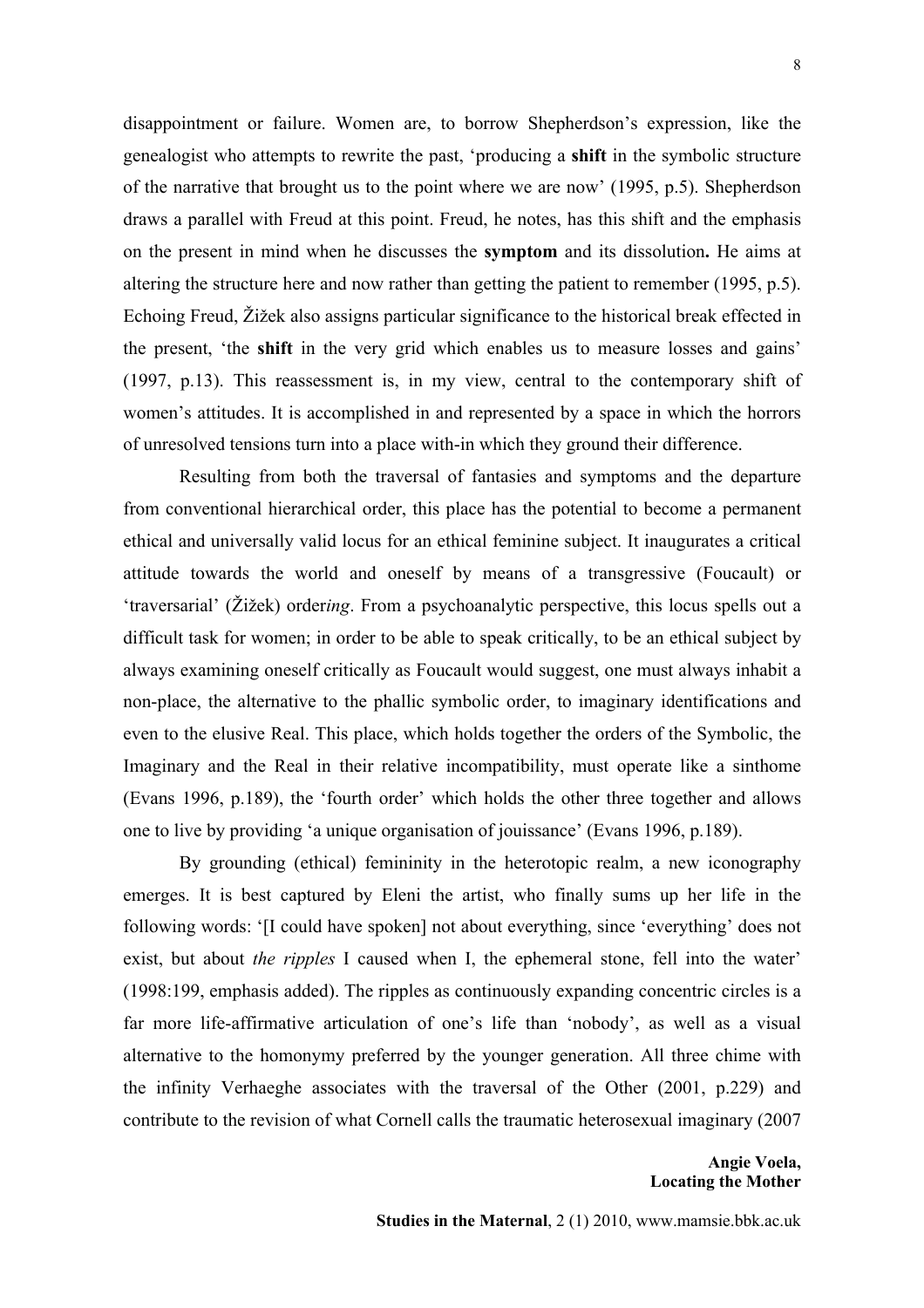p.229). Thus the non-place of heterotopia and analysis may become a paradoxical (non)birthplace for women, reverberating with the maternal in all its guises, but seeking neither to restore nor to abolish it. Alternatively, it can be imagined as a permanent critical point of passage (Hetherrington 1997) for existentially itinerant contemporary women.

## **References**

Barr, M., 1992. *Feminist fabulations, Space/Postmodern fictions*. University of Iowa Press.

- Bosteels, B., 2003. Nonplaces. An anecdoted topography of contemporary French theory. *Diacritics, 33 (3- 4)*, 117-39.
- Brinkmann, S., 2009. Literature as qualitative inquiry: The novelist as Researcher*. Qualitative Inquiry, 15(8)*, 1376-1394.
- Chambers, I., 1994. Leaky habits and broken grammar. *In* G. Robertson et al (eds), *Travellers tales: Narratives of home and displacement*. Routledge.
- Cornell, D., 2007. The shadow of heterosexuality. *Hypatia vol 22(1)*, 229-242.
- Durante, R., 2001. *The dialectic of self and story: Reading and storytelling in contemporary American fiction*. Routledge.
- Evans, D., 1996. *An introductory dictionary of Lacanian psychoanalysis*. Brunner-Routledge.
- Foucault, M., 2006. *The order of things*. Routledge.
- Foucault, M., 2000. *Different spaces. The essential works of M Foucault 1954-1984, vol 2*. Penguin Press, 175-185.
- Foucault, M., 1980. *Power*/*Knowledge: Selected interviews and other writings 1972-1977*. Pantheon Books.

Freud, S., 1991[1938]. *Splitting the ego in the process of defence*. Penguin Press.

- Galanaki, R., 1998. *Eleni i o kanenas [Eleni or nobody]*. Agras.
- Hetherington, K., 1997. *The Badlands of modernity*. Routledge.
- Glynos, J. & Stavrakakis, Y., 2008. Lacan and political subjectivity: Fantasy, and enjoyment in psychoanalysis and political theory. *Subjectivity, 24*, 256-274.

Kolliakou, D., 1999. *To Magio (The Magium)*. Estia.

Kristeva, J., 1991. *Strangers to ourselves*. Cambridge University Press.

Kristeva, J., 1987. *Tales of love*. Columbia University Press.

Laurenston, D. & Singewood A., 1971. *The sociology of literature*. McGibbon & Kee.

Michalopoulou, A., 2001. *Paliokeros (Filthy Weather)*. Kastaniotis.

- Shepherdson, C., 1995. History and the real: Foucault with Lacan. *Postmodern culture, 5 (2)*, 1-37.
- Tamboukou, M. 2000. Of other spaces: Women's colleges at the turn of the nineteenth century in the UK. *Gender, place and culture, 7 (3*), 247-263.
- Van Dyck, K., 1998*. Kassandra and the censors: Greek poetry since 1967*. Cornell University Press.
- Verhaeghe, P., 2001. *Beyond gender: From subject to drive*. Other Press.

Voela, A., (forthcoming). Heterotopia revisited: Foucault and Lacan on feminine subjectivity. *Subjectivity*.

Žižek, S., 1997. *The plague of fantasies*. Verso press.

**Angie Voela, Locating the Mother**